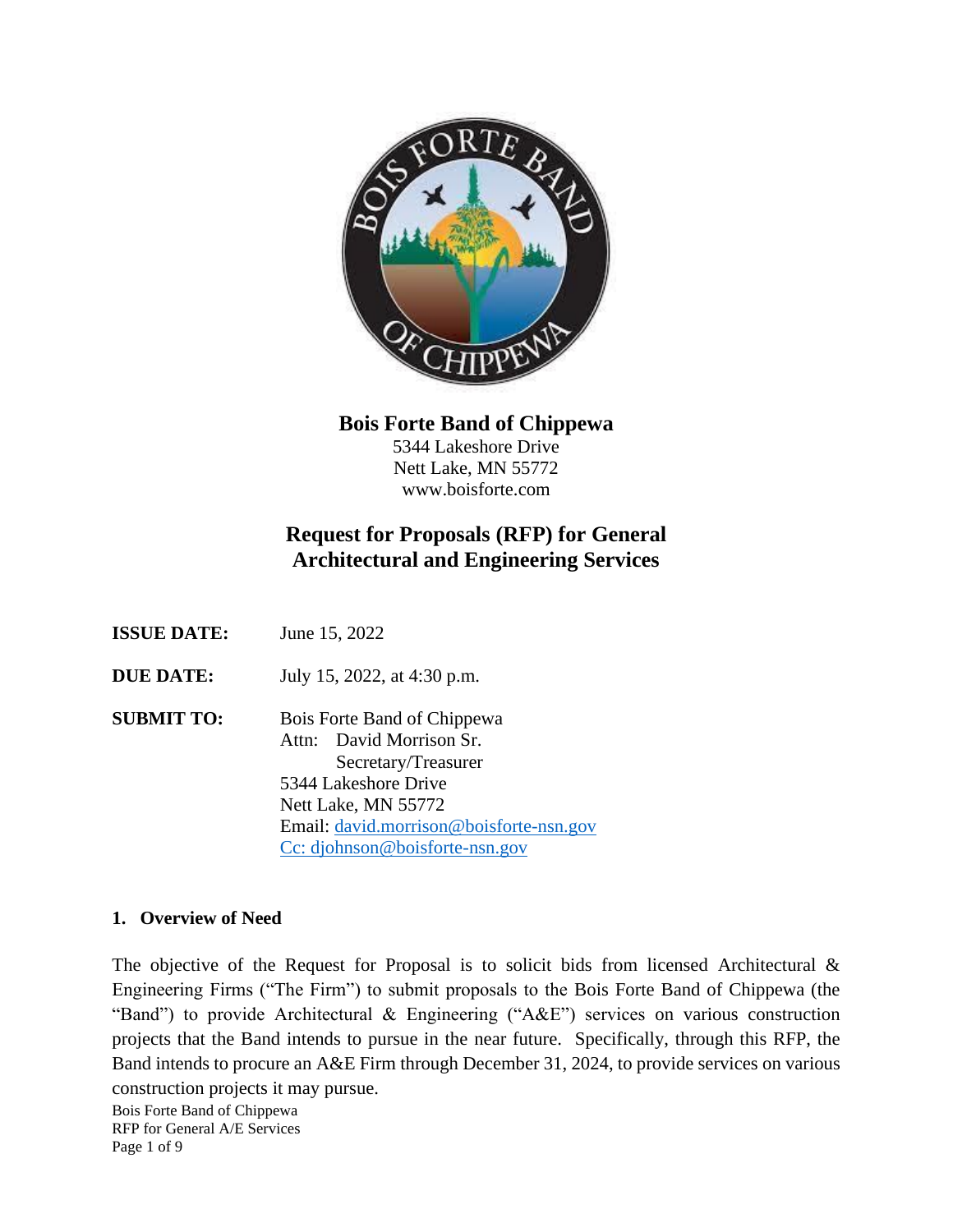## **2. Background Information on the Bois Forte Band**

The Bois Forte Band of Chippewa is a federally recognized tribe situated in northern Minnesota. The Band's governing body is comprised of a five-member Council. The Band delivers government services to over 3,600 enrolled members who are located on-reservation, across the United States, and abroad. The Band provides government services through a variety of departments, including Bois Forte Health Clinic, Human Services, Police Department, DNR, Tribal Court System, Realty, Housing, Enrollment, Public Works, IT services, Accounting, Education and Human Resources. As the owner and operator of the Boys and Girls Club, Fortune Bay Resort Casino, the Y-Store, and the Nett Lake C-Store, the Band is one of the largest employers within its region. You can learn more about the Band by visiting our website at: [http://www.boisforte.com/.](http://www.boisforte.com/)

## **3. RFP Overview**

In response to the COVID-19 pandemic, Congress adopted multiple pieces of legislation that provided direct funding to tribes to assist in efforts to respond to the pandemic and mitigate the negative economic impacts of the pandemic. Additionally, Congress's passage of the Bipartisan Infrastructure Law in 2021 provided additional sources of funding for tribes to pursue infrastructure projects. These sources of additional funding, coupled with the existing funding opportunities available to tribes, has resulted in an influx of federal dollars available for tribal construction projects.

To ensure that the Band is equipped to timely respond to funding opportunities and efficiently pursue its desired projects, the Band seeks to procure an A&E Firm for A&E services in accordance with procurement methods under the Band's Procurement Policy, which is consistent with federal procurement regulations set forth in the Uniform Guidance.

To ensure that project-specific needs are met, the Band anticipates entering into a separate contract for each project for which the Firm will provide A&E services. For each contract, the Band expects that the Firm will

- prepare all pre-construction design work necessary to support the project, as well as any accompanying supporting documents and exhibits to support the Band's application for grants to fund the project; and
- provide final construction designs, bidding assistance, and construction management services.

The Band will utilize qualifications-based selection procedures for selecting the Firm. This means that Firms' qualifications will be evaluated based on the criteria outlined in this RFP, and the most qualified Firm will be selected subject to negotiation of fair and reasonable compensation.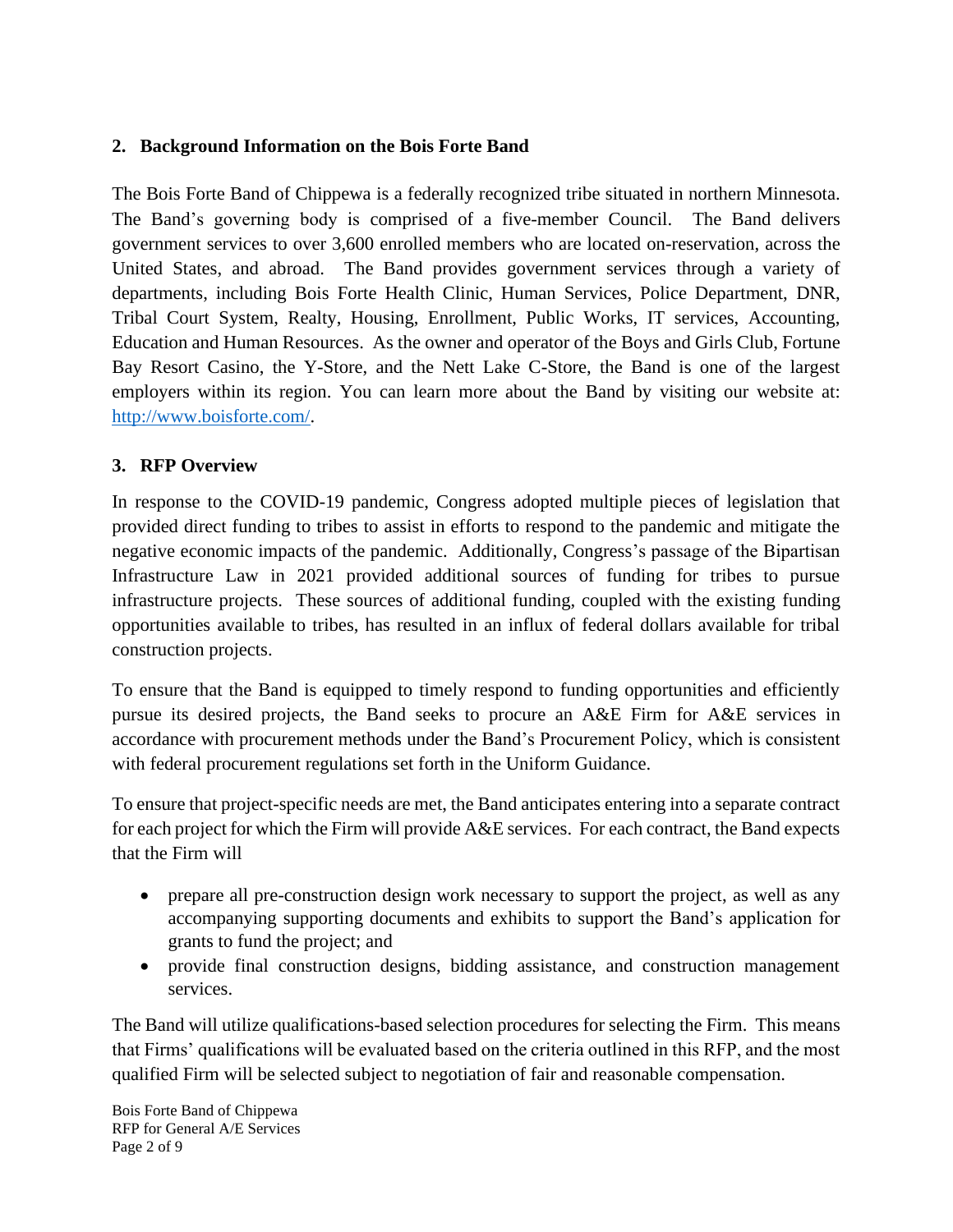## **4. Proposed Projects**

While the Band's projects are not finalized at this time, the Band is considering several development projects to improve the delivery of its government services on the Bois Forte Reservation. For example, the Band is in need of a new facility to house its Department of Natural Resources staff, including Realty, Conservation Enforcement, Water Quality, and Nett Lake Wild Rice. The Band is also considering but not limited to, DNR. clinic expansion, roof redesign and replacement at Forestry, Elder Housing Units, apartment complex, Transit Facility, Maintenance Facility/Food Shelf in Vermilion and, teaching lodge/ceremonial round house.

The Band is seeking an A&E Firm that has experience working with tribal governments and the ability to design a broad range of government buildings that reflect the Band's unique needs.

## **5. Project Phases Scope of Work**

For each construction project for which the Band needs the A&E Firm's services, the Band expects that the Firm will provide the following services:

- Schematic Design Phase Services.
	- o Conduct a preliminary evaluation of the Band's program, schedule, budget for the cost of the work, project site, the proposed procurement and delivery method, and other initial information to ascertain the requirements of the project.
	- o Prepare and present, for the Band's approval, a preliminary design illustrating the scale and relationship of the project components.
	- o Prepare schematic design documents for the Band's approval, which shall consist of drawings and other documents including a site plan, if appropriate, and preliminary building plans, sections and elevations; and may include some combination of study models, perspective sketches, or digital representations.
- Design Development Phase Services.
	- o Prepare for the Band's approval design development documents, which shall illustrate and describe the development of the approved schematic design documents and shall consist of drawings and other documents including plans, sections, elevations, typical construction details, and diagrammatic layouts of building systems to fix and describe the size and character of the project as to architectural, structural, mechanical and electrical systems, and other appropriate elements.
- Construction Documents Phase Services.
	- o Prepare for the Band's approval construction documents, which shall illustrate and describe the further development of the approved design development documents and shall consist of drawings and specifications setting forth in detail the quality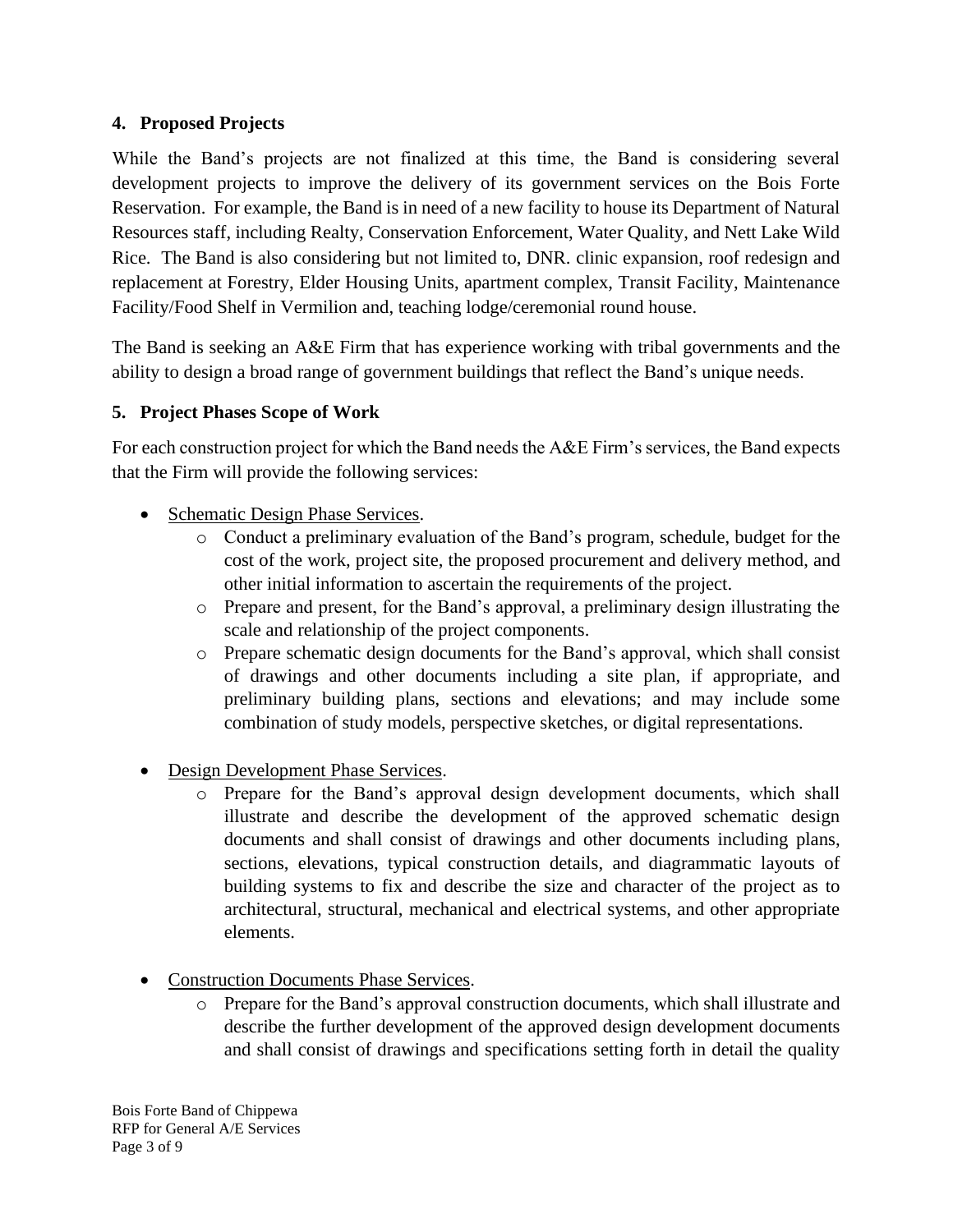levels and performance criteria of materials and systems and other requirements for the construction of the work.

- Procurement Phase Services.
	- o Assist the Band in the development and preparation of (1) procurement information that describes the time, place, and conditions of bidding, including bidding or proposal forms; (2) the form of agreement between the Band and contractor; and (3) the Conditions of the Contract for Construction (General, Supplementary and other Conditions).
	- o Assist the Band in establishing a list of prospective contractors.
	- o Following the Band's approval of the construction documents, assist the Band in (1) obtaining either competitive bids or negotiated proposals; (2) confirming responsiveness of bids or proposals; (3) determining the successful bid or proposal, if any; and (4) awarding and preparing contracts for construction.
- Construction Phase Services.
	- o Construction Administration:
		- Prepare for and attend the preconstruction meeting.
		- Provide consultation and advice to the Band during construction and be available to meet with the Band staff, the Contractor, and other parties throughout the construction phase of the project to discuss/resolve construction issues, construction progress, and to coordinate the work as needed.
		- Check detailed construction, shop and erection drawings submitted by the Contractor for compliance with the design concept and design intent.
		- Conduct all applicable Davis Bacon Wage Confirmation interviews and provide reports to the Band.
		- **•** Prepare supplementary sketches required to clarify/resolve any field construction problems that may arise due to actual field conditions encountered.
		- Attend final review of the completed construction with representatives from the Band staff, the Contractor, and other concerned parties as needed, and prepare a letter to address any deficiencies, corrective actions required, etc.
		- **•** Prepare record (i.e. "as-built") drawings based on construction information.
		- **•** Print and distribute construction record drawings as required for distribution to the Band staff as required. Record drawings shall be furnished both in "hard" copy drawings and electronic.
	- o Construction Observation: Provide periodic construction observation of the construction work in progress based on the Contractor's construction schedule.
		- Monitor materials used in the construction for compliance with project specifications.
		- Monitor quality of construction and verify compliance with project specifications.

Bois Forte Band of Chippewa RFP for General A/E Services Page 4 of 9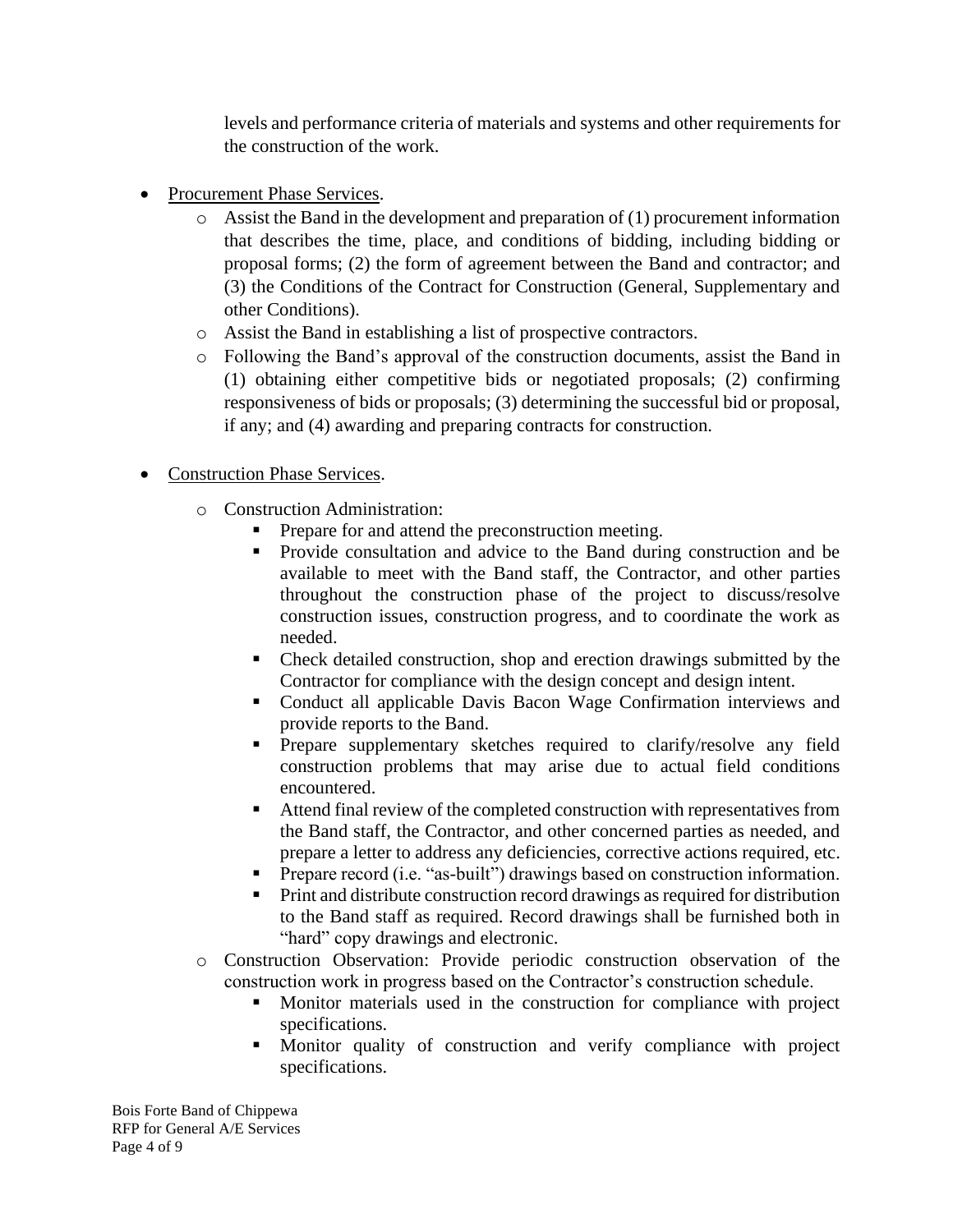- **•** Prepare site visit observation reports covering observations made of the work in progress, delays to construction, unusual events, etc.
- Review and approve monthly Payment Requisitions from the Contractor to confirm quantities of work completed and certify payment requisitions for payment by the Band.
- **I** Interpret the contract plans and specifications and check the construction activities for compliance with the intent of the design.
- Attend meetings as required for coordination among officials from the Band staff and the Contractor or any federal and local agencies (as required).
- Confirm Substantial Completion of the project and prepare Certificate of Substantial Completion. Prepare a Punch List of outstanding items of work be completed after Substantial Completion in order to achieve final completion of the construction work.
- Maintain project record ("as-built") information for the development of final record drawings and final project report.
- o Other Requirements During Construction.
	- **EXECUTE:** Review and certify contractor payment applications
	- If required by any funding sources, perform payroll compliance assistance and "Buy American" compliance assistance including:
		- Collect and check weekly certified payroll reports from the Contractor and all subcontractors on the project.
		- Collect weekly signed Statement of Compliance (wages) from Contractor and Subcontractors.
		- Verify hours worked and rates paid for the Contractor and all subcontractors on the project.
		- Maintain a file of weekly certified payroll reports.
		- Submit a copy of the weekly certified payroll reports to the Band.
		- Conduct at least two (2) (minimum) wage rate interviews to confirm/verify wage rates.
		- Document "Buy American" provisions.
		- Maintain documentation and records for all equipment and products purchased in accordance with the "Buy American" provisions. Required documentation includes: (1) U.S.-made components; (2) National waivers; (3) project-specific waivers; and (4) "De Minimis" components.
	- Prepare monthly report of project completion status.

The scope of specific services needed may vary from project to project.

# **6. Proposal Requirements**

Interested Firms shall submit a technical proposal that includes the following components:

• The technical proposal prepared in response to this RFP shall contain at a minimum the following information:

Bois Forte Band of Chippewa RFP for General A/E Services Page 5 of 9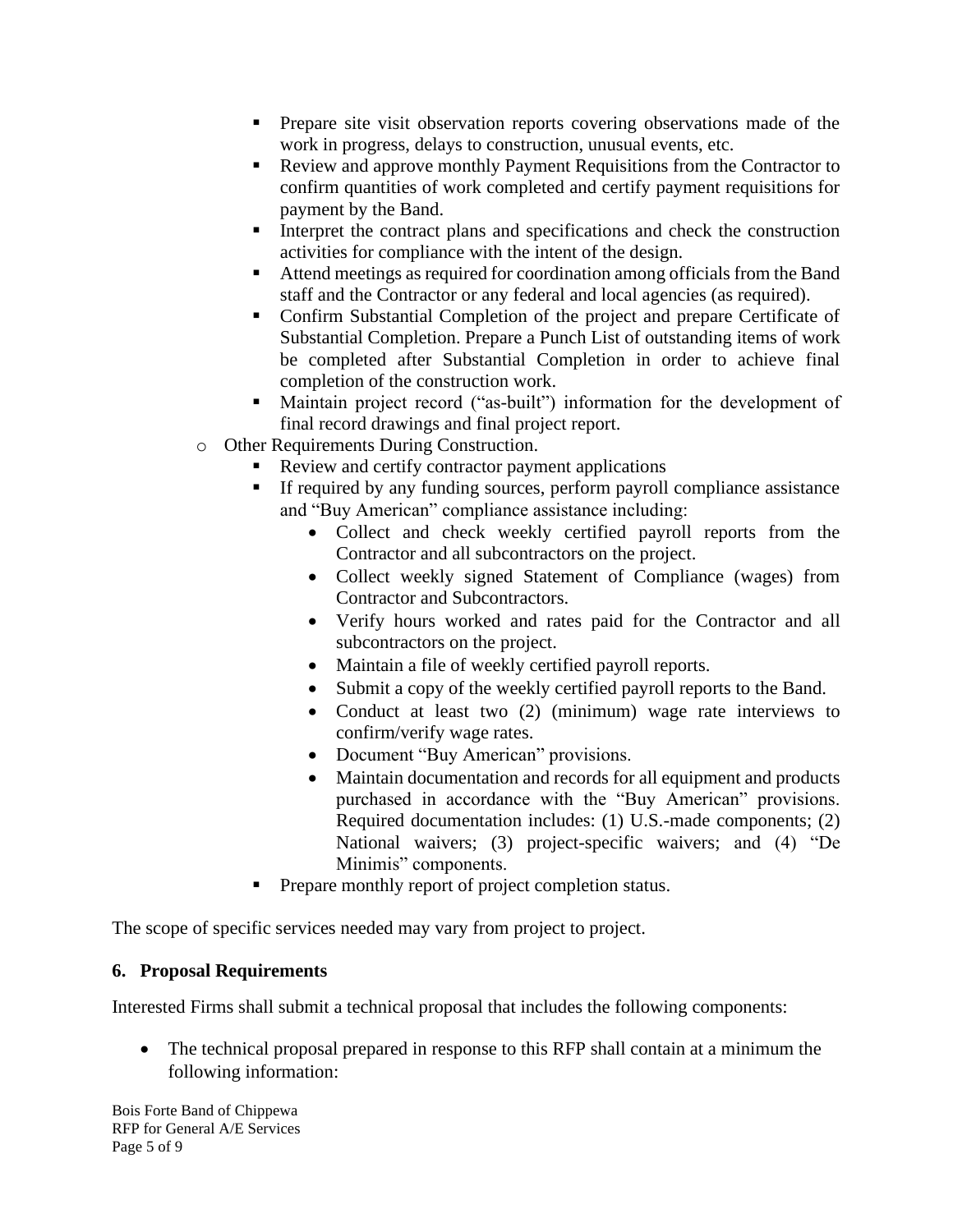- o The name, address, phone and email addresses contact information of the firm submitting the RFP and identification of a parent company, if any;
- o The name, office location, qualifications (brief bio), and experience of the individual who would be designated as the lead manager as well as any other team members, partners or sub-contractors contributing to the projects.
- o Brief statement of qualifications together with appropriate supplemental information demonstrating qualifications of the Architect, Engineer and other key personnel identified to undertake the projects. Please indicate the number of years the firm and whether the key personnel have been involved in business or projects requiring a similar set of skills and expertise.
- o Proposals must address why the Firm is uniquely qualified to complete the services, and must specifically address:
	- The total number of years the Firm has worked with Tribal Governments;
	- A summary of projects completed for Tribal Governments;
- o A list of at least two relevant references.
- o A specific description of the support that must be provided by the Band in order for the Firm to successfully and expeditiously carry out the work described above.
- o Name of any professional memberships such as the American Consulting Engineers Council (ACEC), American Society of Civil Engineers (ASCE), National Society of Professional Engineers (NSPE), and/or the American Institute of Architects (AIA).
- o The Firm must demonstrate the ability to work with green design principals, "Net-Zero" ready buildings, and cutting-edge technologies.
- o Any other information relevant to demonstrating qualifications to perform the work contemplated by the RFP.
- In addition to providing the Technical Proposal, the Firm shall certify in its response to the best of its knowledge and belief, that it and its principals/employees:
	- o Are not presently debarred, suspended, proposed for debarment, declared ineligible, or voluntarily excluded by and Federal, State, Local or Tribal department or agency.
	- o Have not within a five-year period preceding this proposal been convicted of or had a civil judgment rendered against them for commission of fraud or a criminal offense in connection with obtaining, attempting to obtain, or performing a public (Federal, State, Local or Tribal) transaction or contract under a public transaction; violation of Federal or State antitrust statues or commission of embezzlement, theft, forgery, bribery, falsification or destruction of records, making false statements, or receiving stolen property.
	- o Are not presently indicted for or otherwise criminally or civilly charged by a governmental entity (Federal, State, Local or Tribal).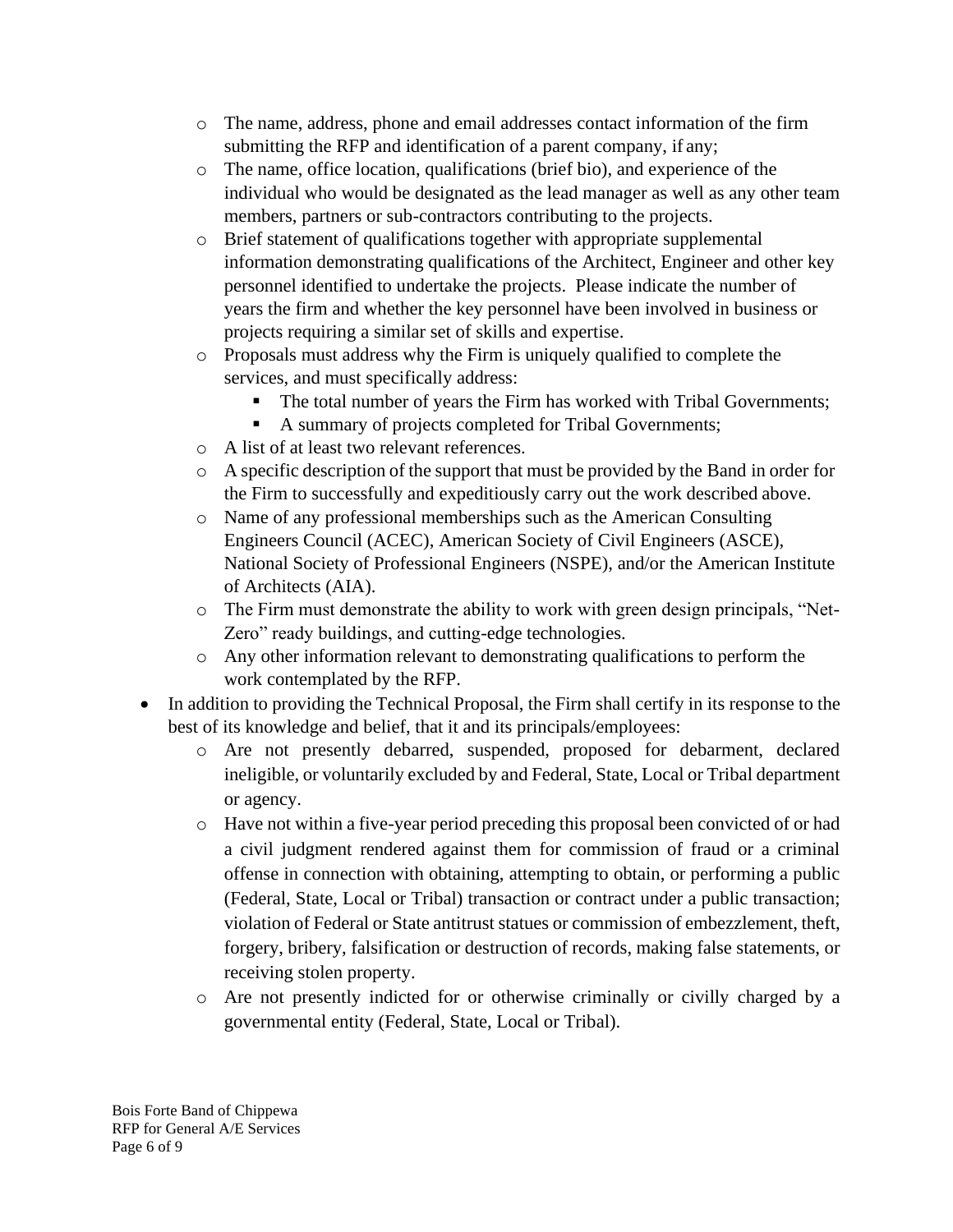- o Have not within a three-year period preceding this application/proposal had one or more public transactions (Federal State, Local or Tribal) terminated for cause or default.
- **7. Native Preference (if applicable) –** This RFP is not restricted to companies owned by Native persons. However, preference will be given to Native and Alaska Native consultant/ contractors ("Native Consultant/Contractor") that submit responses that are substantially equal to responses submitted by a non-Native consultant/contractor. Native Consultant/ Contractor or "Indian-Owned Economic Enterprise" means any Indian-owned commercial, industrial, or business concern established or organized for the purpose of profit, provided that such Indian ownership shall constitute not less than 51 percent of the enterprise, and that ownership shall encompass active operation and control of the enterprise on a continuing basis for the duration of the project. A consultant/contractor claiming Native Preference may be required to submit evidence demonstrating qualification for that preference.

## **8. Selection Criteria**

The evaluations will be based on the content of the proposals. The proposals will be ranked based on the following factors (weighting of each factor listed in parentheses):

- Assessment of the experience working with Tribal Governments (30%);
- Assessment of ability to provide A&E services for a broad range of tribal government needs (25%)
- Assessment of the proposed project team and/or firm for qualifications, experience with similar projects, appropriate resources allocated to the project, references (30%);
- Native preference (15%).

### **9. Submission Details**

Proposals may be submitted by mail, by facsimile, or by email. The Band may deem a proposal that fails to address content that is applicable to the company as non-responsive and ineligible for consideration.

- Due date: July 15, 2022, by  $4:30$  p.m., Central Time.
- Submit to: Bois Forte Band of Chippewa Attn: David Morrison Sr. Secretary/Treasurer 5344 Lake Shore Drive Nett Lake, MN 55710 Email: [david.morrison@boisforte-nsn.gov](mailto:david.morrison@boisforte-nsn.gov) Cc: djohnson@boisforte-nsn.gov Fax: 218-757-3312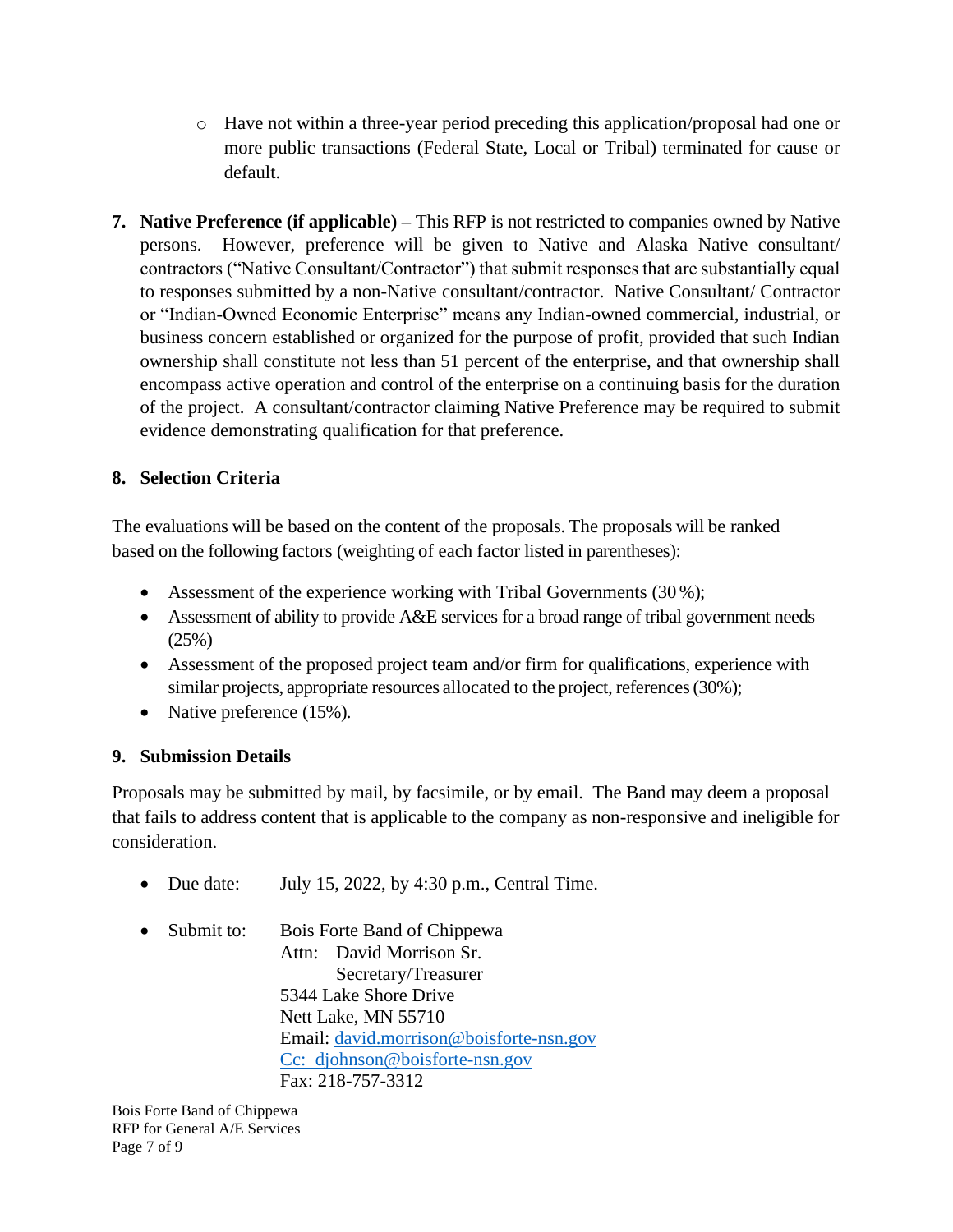### **10. Inquiries**

Questions about this RFP may be directed via email to Kim Greiner, Chief Financial Officer, Bois Forte Tribal Government, at kgreiner@boisforte-nsn.gov. In the subject line for the inquiry, please insert "RFP – General A&E Services".

### **11. General Terms, Limitations, Reservation of Rights**

The following terms, limitations, and reservation of rights apply to this RFP:

- The selected Firm will be required to comply with all applicable requirements set forth in the Bois Forte Band of Chippewa TERO Ordinance, including the required TERO Fee (4% of the total contract amount). A copy of the Band's TERO Ordinance is attached hereto as Exhibit A.
- Interviews with top ranked Firms may be held to clarify and review proposal and qualifications only.
- The Band reserves the right to review any proposal in full or in part and to accept or reject any or all proposals.
- If necessary, contract negotiations related to the timeline may proceed following selection of the successful proposal. The A/E awarded contract will not be eligible for large modifications to the scope of work or negotiations of cost.
- The Band reserves the right to select the successful firm on the basis of proposals received, without seeking further information for clarification from The Firm.
- Any award granted pursuant to this RFP shall be subject to the terms and conditions of a written contract between the Band and the contractor/consultant selected.
- The Band reserves the right to:
	- Modify or otherwise alter any or all requirements herein. If the Band modifies, consultant/contractor's will be given an equal opportunity to modify their proposals as identified in writing by the Band.
	- Reject any proposals received for whatever reason.
	- Terminate this RFP at any time, without cause or reason.
- The Band shall not be responsible for any expenses incurred by the applicant to prepare or deliver a response to this RFP, or to attend a virtual pre-award conference with the Band.
- The Band's determination on whether to make this award will be based solely on the Band's best interests as understood by the Band.
- Prior to any award and upon the Band's request, the apparent successful proposer must provide the information required of any consultant/contractor who does business with the Band, including the consultant/contractor's legal name, address, federal fax identification number, and evidence of insurance policies that meet minimum insurance specifications for the award.
- The consultant/contractor must disclose to the Band the use and identity of all subcontractors it uses in carrying out the requirements herein. The Band reserves the right to approve all subcontractors chosen (in its sole discretion). The consultant/contractor